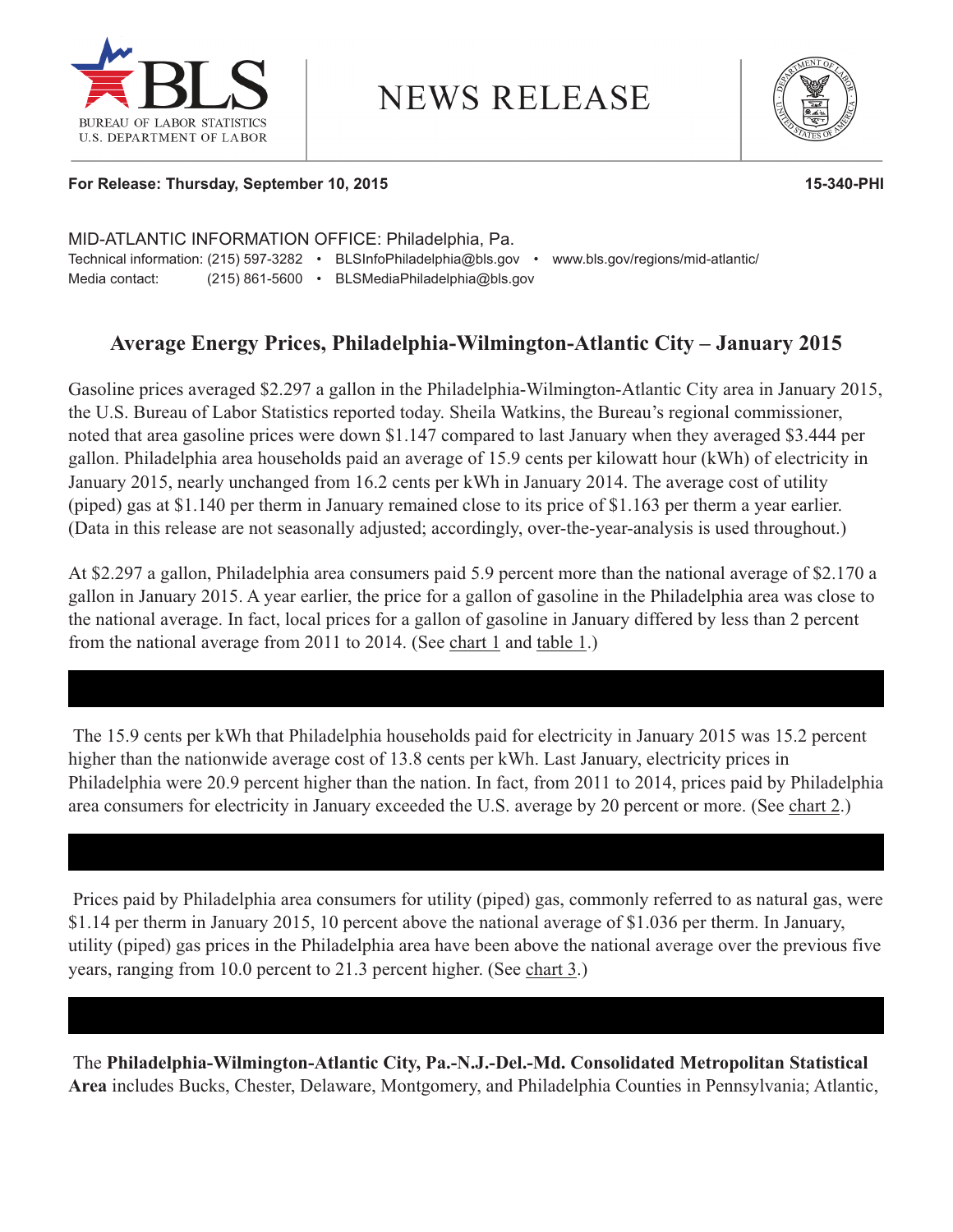<span id="page-1-0"></span>Burlington, Camden, Cape May, Cumberland, Gloucester, and Salem Counties in New Jersey; New Castle County in Delaware; and Cecil County in Maryland.

### **Additional information**

Information in this release will be made available to sensory impaired individuals upon request. Voice phone: 202-691-5200; Federal Relay Service: 1-800-877-8339.

## **Technical Note**

Average prices are estimated from Consumer Price Index (CPI) data for selected commodity series to support the research and analytic needs of CPI data users. Average prices for electricity, utility (piped) gas, and gasoline are published monthly for the U.S. city average, the 4 regions, the 3 population size classes, 10 region/size-class cross-classifications, and the 14 largest local index areas. For electricity, average prices per kilowatt-hour (kWh) are published. For utility (piped) gas, average prices per therm are published. For gasoline, the average price per gallon is published. Average prices for commonly available grades of gasoline are published as well as the average price across all grades.

All eligible prices are converted to a price per normalized quantity. These prices are then used to estimate a price for a defined fixed quantity. The average price per kilowatt-hour represents the total bill divided by the kilowatt-hour usage. The total bill is the sum of all items applicable to all consumers appearing on an electricity bill including, but not limited to, variable rates per kWh, fixed costs, taxes, surcharges, and credits. This calculation also applies to the average price per therm for utility (piped) gas.